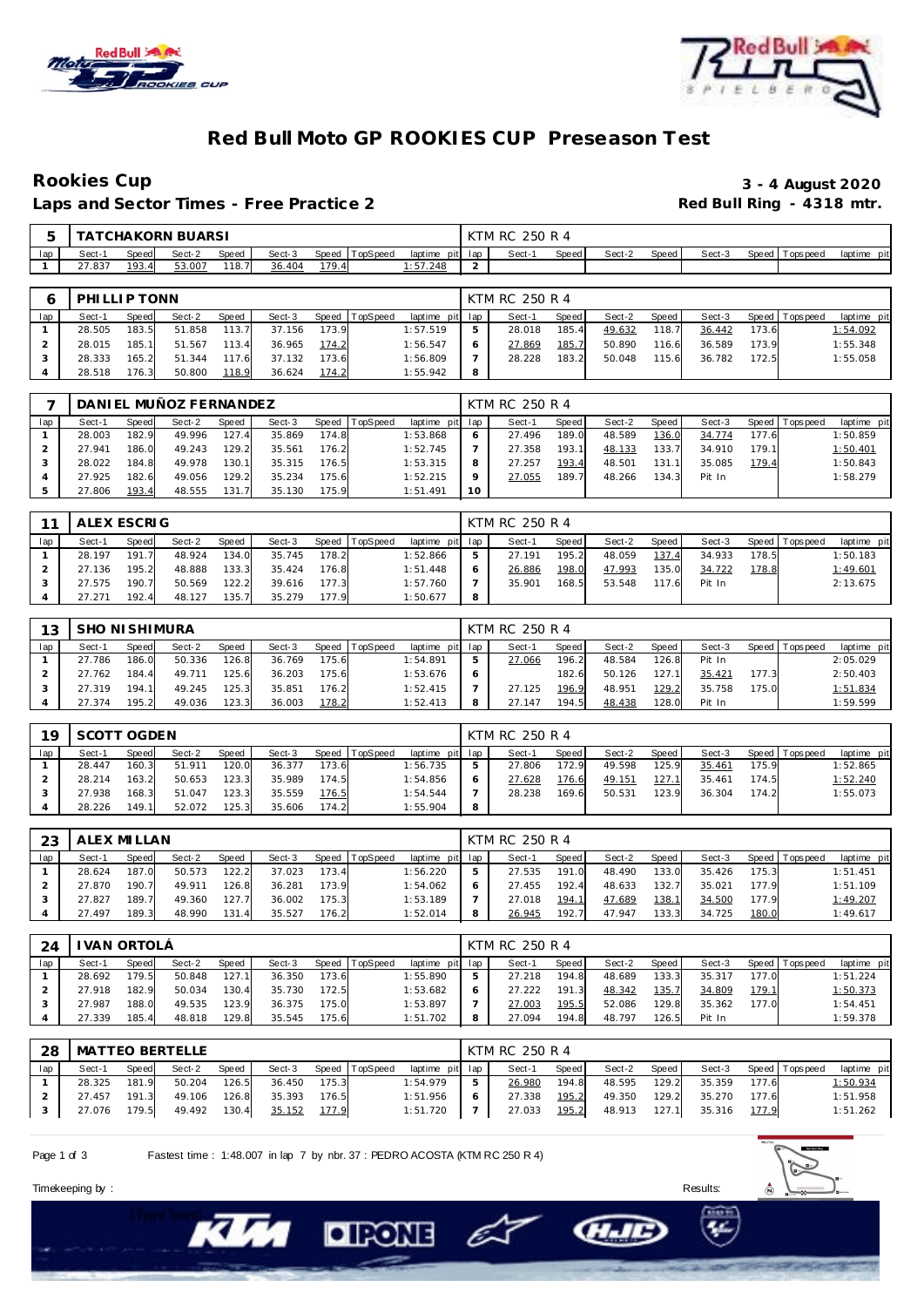



#### **Red Bull Moto GP ROOKIES CUP Preseason Test**

**Rookies Cup 3 - 4 August 2020**

 $\overline{\phantom{a}}$ 

 $\overline{\phantom{a}}$ 

Laps and Sector Times - Free Practice 2 **4 4 27.126 192.0 <u>48.583 132.0</u> 35.404 175.9** 

| $1.51113$ $8$ |  |  |
|---------------|--|--|

| 29  | BILLY VAN EERDE |              |        |              |        |       |                |                 |   | KTM RC 250 R 4 |               |        |       |        |       |                 |             |
|-----|-----------------|--------------|--------|--------------|--------|-------|----------------|-----------------|---|----------------|---------------|--------|-------|--------|-------|-----------------|-------------|
| lap | Sect-1          | <b>Speed</b> | Sect-2 | <b>Speed</b> | Sect-3 |       | Speed TopSpeed | laptime pit lap |   | Sect-1         | Speed         | Sect-2 | Speed | Sect-3 |       | Speed Tops peed | laptime pit |
|     | 28.352          | 180.7        | 50.294 | 123.9        | 35.744 | 175.3 |                | 1:54.390        | 5 | 27.750         | 182.3         | 49.034 | 122.7 | 35.317 | 175.3 |                 | 1:52.101    |
|     | 27.714          | 183.8        | 51.944 | 117.1        | Pit In |       |                | 2:03.987        | 6 | 27.482         | 187.7         | 48.747 | 123.6 | 34.833 | 175.6 |                 | 1:51.062    |
|     |                 | 165.9        | 51.349 | 120.0        | 35.962 | 174.5 |                | 3:06.058        |   | 27.534         | 183.5         | 48.582 | 127.4 | 34.783 | 176.2 |                 | 1:50.899    |
|     | 27.865          | '77.7'       | 49.691 | 123.3        | 35.562 | 175.6 |                | 1:53.118        | 8 | 27.407         | <u> 190.7</u> | 48.486 | 127.  | Pit In |       |                 | 1:57.846    |

| 34  | MARIO AJI |       |        |              |        |       |                |                 | KTM RC 250 R 4 |       |        |       |        |       |                |             |
|-----|-----------|-------|--------|--------------|--------|-------|----------------|-----------------|----------------|-------|--------|-------|--------|-------|----------------|-------------|
| lap | Sect-1    | Speed | Sect-2 | <b>Speed</b> | Sect-3 |       | Speed TopSpeed | laptime pit lap | Sect-1         | Speed | Sect-2 | Speed | Sect-3 |       | Speed Topspeed | laptime pit |
|     | 27.731    | 181.3 | 48.984 | 127.4        | 35.593 | 172.8 |                | 1:52.308        | 27.679         | 190.0 | 53.603 | 118.9 | 36.517 | 178.8 |                | 1:57.799    |
|     | 27.814    | 185.4 | 49.584 | 131.7        | 34.775 | 178.2 |                | 1:52.173        |                |       |        |       |        |       |                |             |

| - 27 | PEDRO ACOSTA |              |        |       |        |       |          |                 | KTM RC 250 R 4 |       |        |       |        |       |                |             |
|------|--------------|--------------|--------|-------|--------|-------|----------|-----------------|----------------|-------|--------|-------|--------|-------|----------------|-------------|
| lap  | Sect-1       | <b>Speed</b> | Sect-2 | Speed | Sect-3 | Speed | TopSpeed | laptime pit lap | Sect-1         | Speed | Sect-2 | Speed | Sect-3 |       | Speed Topspeed | laptime pit |
|      | 27.011       | 190.3        | 49.293 | 126.2 | 35.600 | 179.1 |          | 1:51.904        | 26.716         | 198.4 | 47.597 | 139.9 | 34.148 | 179.1 |                | 1:48.461    |
|      | 26.880       | 192.7        | 48.670 | 140.3 | 34.879 | 177.9 |          | 1:50.429        | 26.572         | 198.4 | 48.373 | 141.7 | 34.175 | 180.0 |                | 1:49.120    |
|      | 28.397       | '79.5        | 52.169 | 122.2 | 35.904 | 179.1 |          | 1:56.470        | 26.499         | 196.2 | 47.147 | 144.8 | 34.361 | 181.5 |                | 1:48.007    |
|      | 27.179       | 195.2        | 48.127 | 141.7 | 34.355 | 178.8 |          | 1:49.661        | 27.041         | 196.2 | 47.368 | 142.1 | Pit In |       |                | 1:58.186    |

| -38 |         |              | DAVID SALVADOR GOMEZ |       |        |       |                |             |     | KTM RC 250 R 4 |       |        |       |        |       |                 |             |
|-----|---------|--------------|----------------------|-------|--------|-------|----------------|-------------|-----|----------------|-------|--------|-------|--------|-------|-----------------|-------------|
| lap | Sect-1  | <b>Speed</b> | Sect-2               | Speed | Sect-3 |       | Speed TopSpeed | laptime pit | lap | Sect-1         | Speed | Sect-2 | Speed | Sect-3 |       | Speed Tops peed | laptime pit |
|     | 27.590  | 193.1        | 49.378               | 125.0 | 35.856 | 173.9 |                | 1:52.824    | ь   | 27.566         | 194.1 | 48.209 | 127.4 | 35.588 | 174.2 |                 | 1:51.363    |
|     | 27.697  | 193.4        | 51.706               | 125.9 | 35.236 | 176.5 |                | 1:54.639    |     | 27.455         | 192.7 | 48.511 | 129.2 | 34.878 | 174.5 |                 | 1:50.844    |
|     | 27.627  | 193.8        | 50.571               | 122.7 | Pit In |       |                | 2:03.773    |     | 27.722         | 194.8 | 48.875 | 128.3 | 34.922 | 174.8 |                 | 1:51.519    |
|     | Pit Out | 179.2        | 49.251               | 118.9 | 35.862 | 175.0 |                | 2:11.547    | 8   |                |       |        |       |        |       |                 |             |

| 39  |        |       | BARTHOLOMÉ PERRIN |              |        |       |                |                 |    | KTM RC 250 R 4 |         |        |       |        |       |                 |             |
|-----|--------|-------|-------------------|--------------|--------|-------|----------------|-----------------|----|----------------|---------|--------|-------|--------|-------|-----------------|-------------|
| lap | Sect-1 | Speed | Sect-2            | <b>Speed</b> | Sect-3 |       | Speed TopSpeed | laptime pit lap |    | Sect-1         | Speed I | Sect-2 | Speed | Sect-3 |       | Speed Tops peed | laptime pit |
|     | 28.282 | 183.5 | 51.033            | 122.7        | 35.903 | 173.6 |                | 1:55.218        |    | 28.215         | 188.0   | 49.360 | 123.0 | Pit In |       |                 | 2:02.655    |
|     | 28.211 | 188.3 | 49.852            | 121.1        | 35.521 | 173.1 |                | 1:53.584        |    |                | 186.7   | 49.701 | 122.2 | 35.388 | 173.9 |                 | 3:08.740    |
|     | 27.742 | 189.7 | 48.917            | 130.8        | 38.452 | 168.8 |                | 1:55.111        |    | 27.673         | 192.0   | 49.587 | 126.5 | 34.833 | 175.9 |                 | 1:52.093    |
|     | 27.837 | 188.3 | 49.245            | 121.3        | 35.483 | 174.2 |                | 1:52.565        | -8 |                |         |        |       |        |       |                 |             |

| 48  |        |       | <b>GABIN PLANQUES</b> |       |        |       |                  |                 | KTM RC 250 R 4 |         |        |         |        |       |                 |             |
|-----|--------|-------|-----------------------|-------|--------|-------|------------------|-----------------|----------------|---------|--------|---------|--------|-------|-----------------|-------------|
| lap | Sect-1 | Speed | Sect-2                | Speed | Sect-3 |       | Speed   TopSpeed | laptime pit lap | Sect-1         | Speed I | Sect-2 | Speed I | Sect-3 |       | Speed Tops peed | laptime pit |
|     | 27.941 | 176.0 | 50.164                | 123.9 | 36.280 | 179.4 |                  | 1:54.385        | 31.157         | 174.0   | 50.374 | 128.0   | 36.006 | 175.3 |                 | 1:57.537    |
|     | 27.437 | 187.0 | 49.684                | 129.8 | 35.664 | 178.2 |                  | 1:52.785        | 27.635         | 191.7   | 49.308 | 128.9   | 35.821 | 176.2 |                 | 1:52.764    |
|     | 27.480 | 179.5 | 50.691                | 122.7 | 37.450 | 177.6 |                  | 1:55.621        | 27.458         | 189.3   | 49.363 | 125.6   | 35.885 | 177.9 |                 | 1:52.706    |
|     | 29.525 | 184.8 | 49.351                | 130.1 | 35.807 | 175.6 |                  | 1:54.683        |                |         |        |         |        |       |                 |             |

| 55  |        |       | NOAH DETTWILER |              |        |       |                |                 |   | KTM RC 250 R 4 |       |        |       |        |       |                 |             |
|-----|--------|-------|----------------|--------------|--------|-------|----------------|-----------------|---|----------------|-------|--------|-------|--------|-------|-----------------|-------------|
| lap | Sect-1 | Speed | Sect-2         | <b>Speed</b> | Sect-3 |       | Speed TopSpeed | laptime pit lap |   | Sect-1         | Speed | Sect-2 | Speed | Sect-3 |       | Speed Tops peed | laptime pit |
|     | 27.722 | 185.4 | 50.522         | 120.3        | 36.405 | 176.2 |                | 1:54.649        |   | Pit Out        | 178.6 | 49.706 | 121.1 | 37.579 | 176.2 |                 | 3:13.539    |
|     | 27.786 | 179.5 | 50.506         | 118.2        | 36.551 | 176.8 |                | 1:54.843        | 6 | 27.460         | 183.5 | 49.299 | 120.5 | 35.475 | 178.2 |                 | 1:52.234    |
|     | 27.542 | 176.3 | 50.111         | 118.9        | 36.228 | 176.8 |                | 1:53.881        |   | 27.193         | 184.4 | 48.525 | 125.3 | 34.956 | 180.3 |                 | 1:50.674    |
|     | 27.753 | 181.9 | 49.739         | 118.2        | Pit In |       |                | 2:00.215        |   | 27.113         | 191.7 | 48.076 | 127.4 | Pit In |       |                 | 1:57.479    |

| 58  |        | LUCA LUNETTA |        |       |        |       |          |                 |   | KTM RC 250 R 4 |       |        |       |        |       |                |             |
|-----|--------|--------------|--------|-------|--------|-------|----------|-----------------|---|----------------|-------|--------|-------|--------|-------|----------------|-------------|
| lap | Sect-1 | Speed        | Sect-2 | Speed | Sect-3 | Speed | TopSpeed | laptime pit lap |   | Sect-1         | Speed | Sect-2 | Speed | Sect-3 |       | Speed Topspeed | laptime pit |
|     | 28.738 | 189.3        | 53.533 | 125.6 | 36.843 | 173.9 |          | 1:59.114        |   | 27.817         | 193.4 | 48.971 | 131.4 | 36.265 | 173.1 |                | 1:53.053    |
|     | 27.908 | 185.4        | 49.689 | 126.8 | 35.962 | 175.9 |          | 1:53.559        |   | 27.632         | 191.0 | 49.034 | 130.8 | 36.599 | 174.8 |                | 1:53.265    |
|     | 27.477 | 193.8        | 51.355 | 131.1 | 36.304 | 175.3 |          | 1:55.136        |   | 27.369         | 192.4 | 48.766 | 132.4 | 35.804 | 176.8 |                | 1:51.939    |
|     | 27.566 | 191.3        | 49.430 | 135.0 | 36.165 | 174.5 |          | 1:53.161        | 8 | 27.248         | 196.2 | 47.923 | 136.4 | Pit In |       |                | 2:01.459    |

|     | 64   DAVI D MUÑOZ RODRI GUEZ |       |                    |       |        |       |                |                 | KTM RC 250 R 4 |                                          |       |               |       |             |
|-----|------------------------------|-------|--------------------|-------|--------|-------|----------------|-----------------|----------------|------------------------------------------|-------|---------------|-------|-------------|
| lap | Sect-1                       |       | Speed Sect-2 Speed |       | Sect-3 |       | Speed TopSpeed | laptime pit lap | Sect-1         | Speed Sect-2 Speed Sect-3 Speed Topspeed |       |               |       | laptime pit |
|     | 27.790                       | 178.3 | 49.633             | 131.1 | 35.651 | 176.2 |                | 1:53.074        |                | 27.045  197.3  48.343                    | 141.4 | <u>34.268</u> | 182.4 | 1:49.656    |

– E

**CHAIC** 

Page 2 of 3 Fastest time : 1:48.007 in lap 7 by nbr. 37 : PEDRO ACOSTA (KTM RC 250 R 4)

**DIRONE** 



Timekeeping by : Results: Results: Results: Results: Results: Results: Results: Results: Results: Results: Results: Results: Results: Results: Results: Results: Results: Results: Results: Results: Results: Results: Results